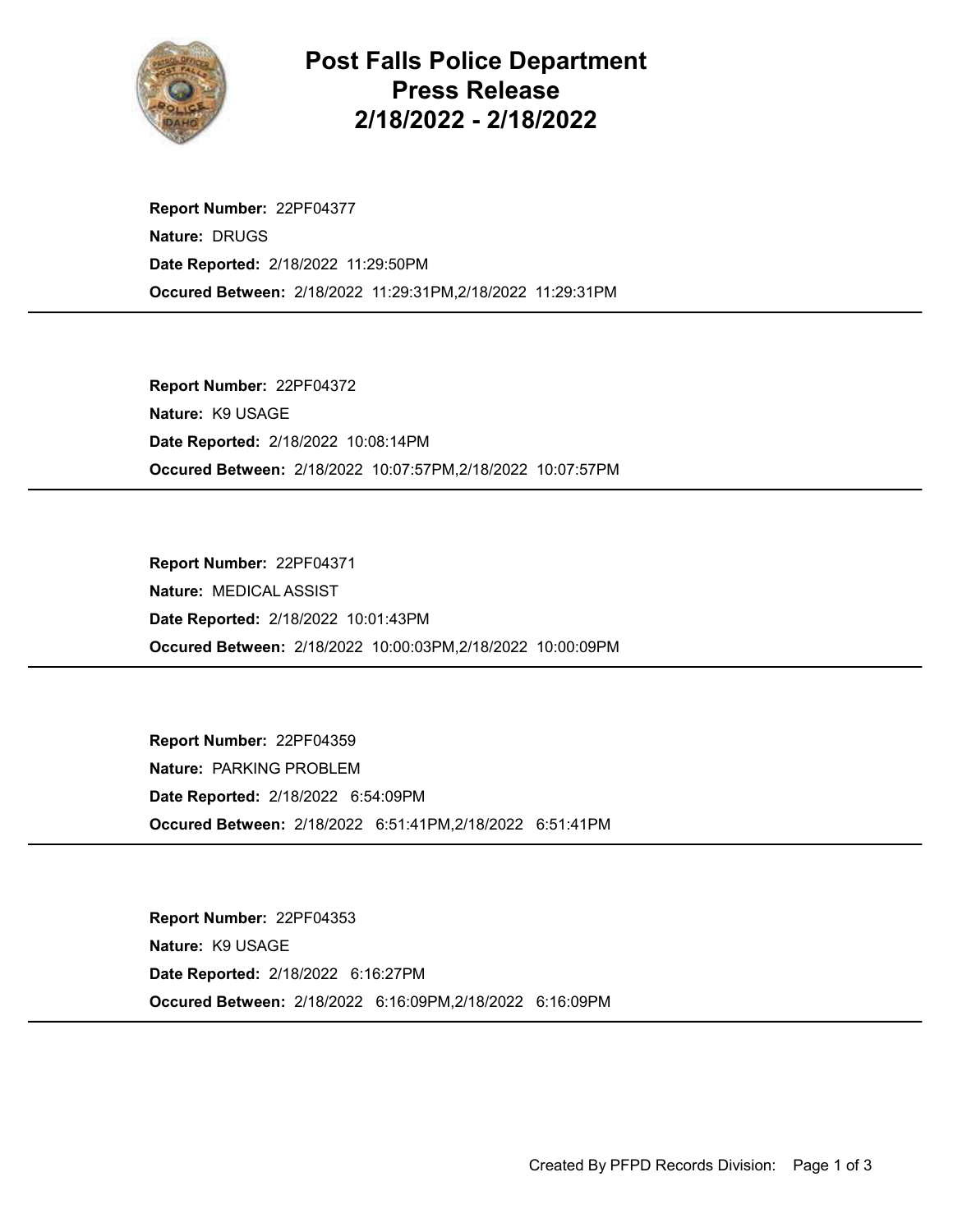Occured Between: 2/18/2022 4:29:37PM,2/18/2022 4:29:37PM Report Number: 22PF04342 Nature: DRUGS Date Reported: 2/18/2022 4:31:50PM

Occured Between: 2/18/2022 5:30:00AM,2/18/2022 2:00:00PM Report Number: 22PF04338 Nature: BURGLARY AUTO Date Reported: 2/18/2022 3:37:40PM

Occured Between: 2/18/2022 3:33:43PM,2/18/2022 3:33:43PM Report Number: 22PF04336 Nature: ACCIDENT PD Date Reported: 2/18/2022 3:34:51PM

Occured Between: 2/16/2022 2:40:00PM,2/18/2022 2:31:04PM Report Number: 22PF04330 Nature: TOBACCO PROBLEM Date Reported: 2/18/2022 2:32:17PM

Occured Between: 2/18/2022 12:53:28PM,2/18/2022 12:53:28PM Report Number: 22PF04314 Nature: BATTERY Date Reported: 2/18/2022 12:57:03PM

Occured Between: 2/18/2022 11:12:10AM,2/18/2022 11:12:10AM Report Number: 22PF04303 Nature: DRUGS Date Reported: 2/18/2022 11:13:14AM